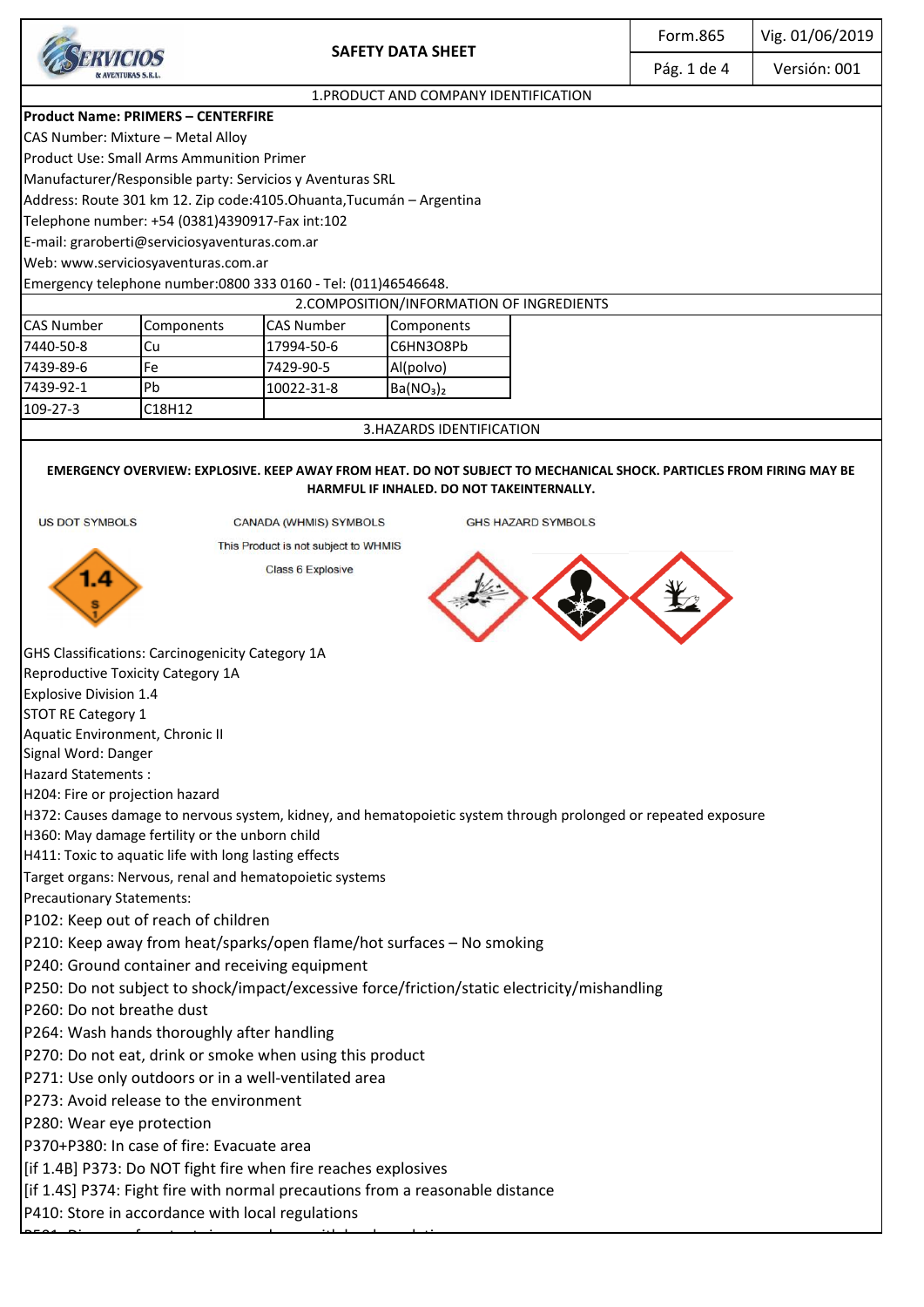5.FIRE FIGHTING MEASURES GHS Pictograms: Explosive.Pictogram code: GHS01 Specific Target Organ Toxicity. Pictogram code: GHS08 Environment. Pictogram code: GHS09 EU Classifications: Hazard Symbols: E,T,N. Risk Phrases : R2: Risk of explosion by shock, friction, fire or other sources of ignition R45 (Category 1): May cause cancer R48: Danger of serious damage to health by prolonged exposure R60: May impair fertility R63: Possible risk of harm to the unborn child R51/53: Toxic to aquatic organisms and many cause long-term adverse effects in the aquatic environment. Safety Phrases: S2: Keep out of reach of children S15: Keep away from heat S20/21: When using do not eat, drink or smoke S39: Wear eye/face protection S43: In case of fire, use Class A equipment S51: Use only in well-ventilated areas S61: Avoid release to the environment HEALTH HAZARDS OR RISKS FROM EXPOSURE This product is composed of a metal capsule which contains the various components completely sealed within. Therefore, under normal handling of this product, no exposure to any harmful materials will occur. When the product is fired, a small amount of particles may be generated which may be slightly irritating to the eyes and the respiratory tract. The particles may contain trace amounts of these harmful substances: Lead: Ingestion of large amounts of lead can cause abdominal pain, constipation, cramps, nausea and/or vomiting. Chronic exposure to lead can cause kidney damage, anemia, reproductive effects, developmental effects and permanent nervous system damage in humans including changes in cognitive function. Occupational exposure to lead is associated with lung and stomach cancer. Lead is classified as a probable human carcinogen. Barium nitrate: Ingestion of large doses of soluble barium compounds can cause cyanosis, skeletal muscle paralysis, respiratory arrest, irregular heartbeat and hypertension. It is unlikely that the amount of particles that someone would be exposed to from firing would be sufficient to cause any of these effects. Copper: Inhalation of high concentrations of metallic copper dusts or fumes may cause nasal irritation and/or nausea, vomiting and stomach pain. 4.FIRST AID MEASURES ●Eye Contact: Immediately flush out fume or particles with large amounts of water for at least 15 minutes, occasionally lifting the upper and lower eyelids. If eye irritation develops, call a physician at once. ●Skin Contact: Wash skin with plenty of soap and water. Inhalation: If symptoms of lung irritation occur (coughing, wheezing or breathing difficulty), remove from exposure area to fresh air immediately. If breathing has stopped, perform artificial respiration. Keep affected person warm and at rest. Get medical attention. ●Ingestion: If ingested, immediately call a physician. Medical Conditions Aggravated By Exposure:There are no medical conditions known to be aggravated by exposure to this product in its solid form. Exposure to lead can aggravate anemia, cardiovascular and respiratory disease. Recommendations to physcians:Remove from exposure, if possible, and treat symptoms. Explosive: Yes Flammable: Not applicable Combustible: Not applicable Pyrophoric: No Upper Explosive Limit: Not applicable Flash Point (℃): Not applicable Burning Rate of Material: Not applicable Lower Explosive Limit: Not applicable Autoignition Temp.: No data Flammability Classification: (defined by 29 CFR 1910.1200) Explosive. Unusal Fire and Explosion Hazards: Possible projection hazard. Extinguishing Media: Flood area with water. If no water is available, carbon dioxide, dry chemical or earth may be used. Special Firefighting Procedures: do not fight fire when fire reaches cargo. Cargo may explode.

Firefighters must wear self-contained breathing apparatus (SCBA) and full protective equipment. Structural firefighters' protective clothing will only provide limited protection.

Isolate materials not yet involved in the fire.Move containers from fire area if possible; and cool with carefully applied water spray. Prevent runoff water from entering storm drains, bodies of water, or other environmentally sensitive areas, if practical.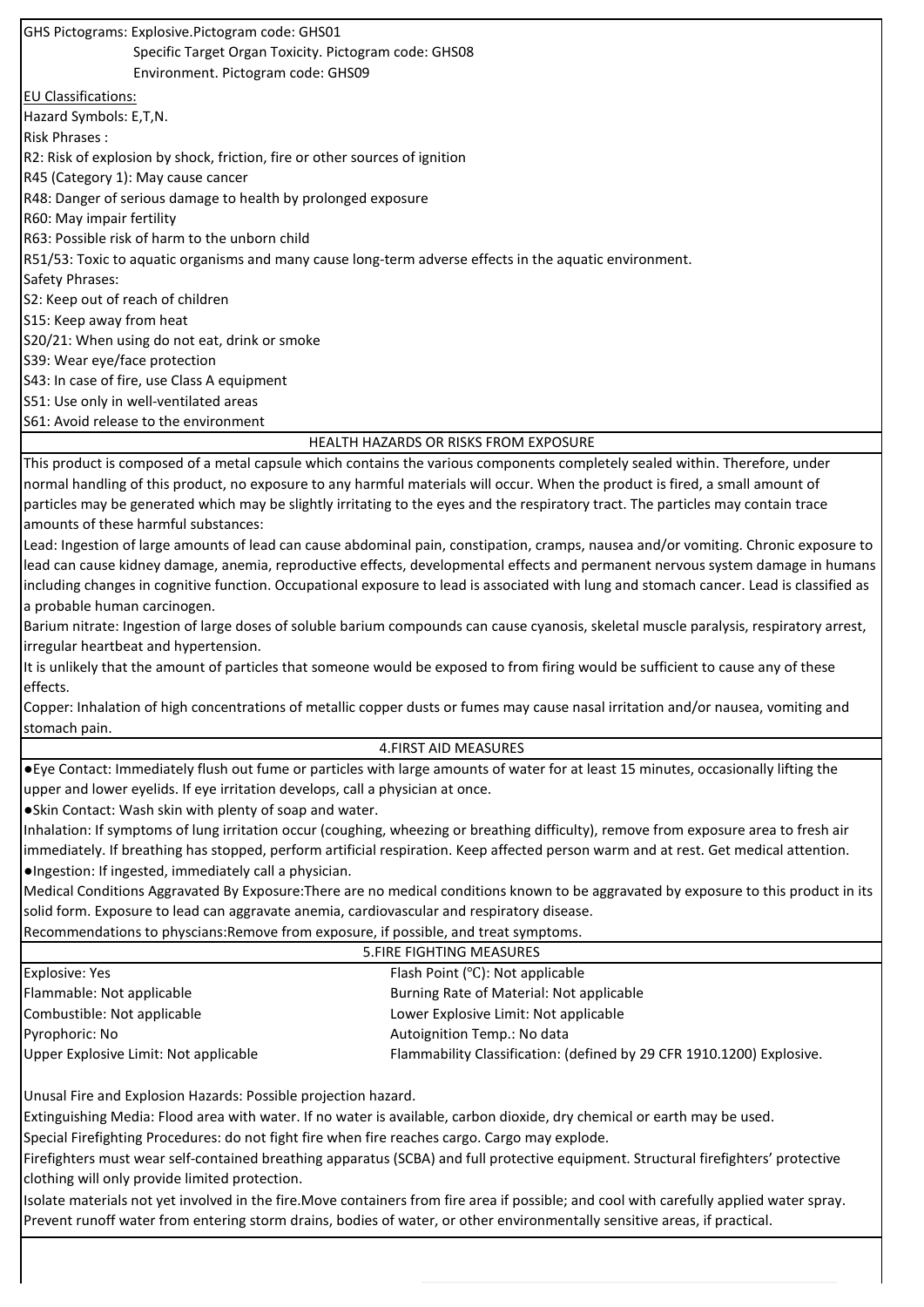

Hazardous polymerization will not occur